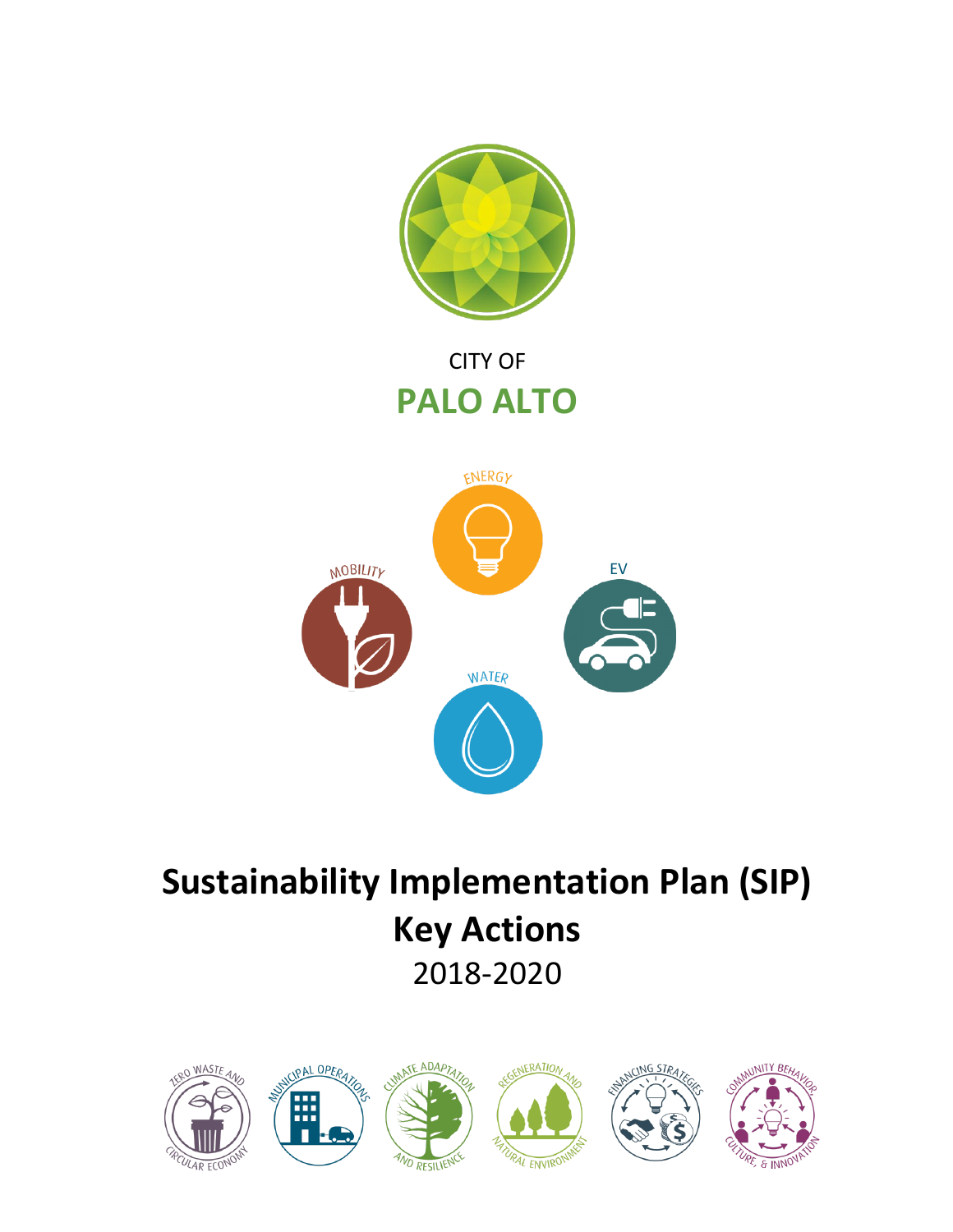# **SUSTAINABILITY IMPLEMENTATION PLAN KEY ACTIONS 2018-2020**

On November 28, 2016, City Council approved the Sustainability Climate Action Plan (S/CAP) **FRAMEWORK** for the City of Palo Alto, including **GOALS** and **STRATEGIES**. Council directed Staff to return with a Sustainability Implementation Plan (SIP) specifying **ACTIONS** needed to build City capacity to achieve the "80x30" GHG reduction goal unanimously endorsed by Council on April 18, 2016. (Note: GHG reduction is not S/CAP's only goal, but is a key indicator tied to other goals and co-benefits addressed by SIP actions.)

In response, staff created a 2017-2020 Sustainability Implementation Plan that included all the **GOALS** from the S/CAP Framework, and **KEY ACTIONS for 2017 to 2020** (a subset of all SIP **ACTIONS** which are being finalized by staff)**.** That document, which was presented to Council on June 5, 2017, also identified potential budget requests for FY 2018. Council directed staff to return with a more targeted Sustainability Implementation Plan, which is presented here.

This document is a shorter, more tightly focused **2018-2020 Sustainability Implementation Plan (SIP)** that focuses on two key concerns—CO2 emissions and Water—and four key areas of activity: Energy, Mobility, Electric Vehicles, and Water.<sup>1</sup>



 $\overline{a}$ 

 $^1$  These actions reflect staff's best judgement of the significant and currently feasible steps to move Palo Alto towards it goals. At the same time, we recognize that technologies are evolving rapidly, and that we will learn and build capacity along this journey; for those reasons, we will continually ask not only "what is feasible now?" but also "what might be possible if…?"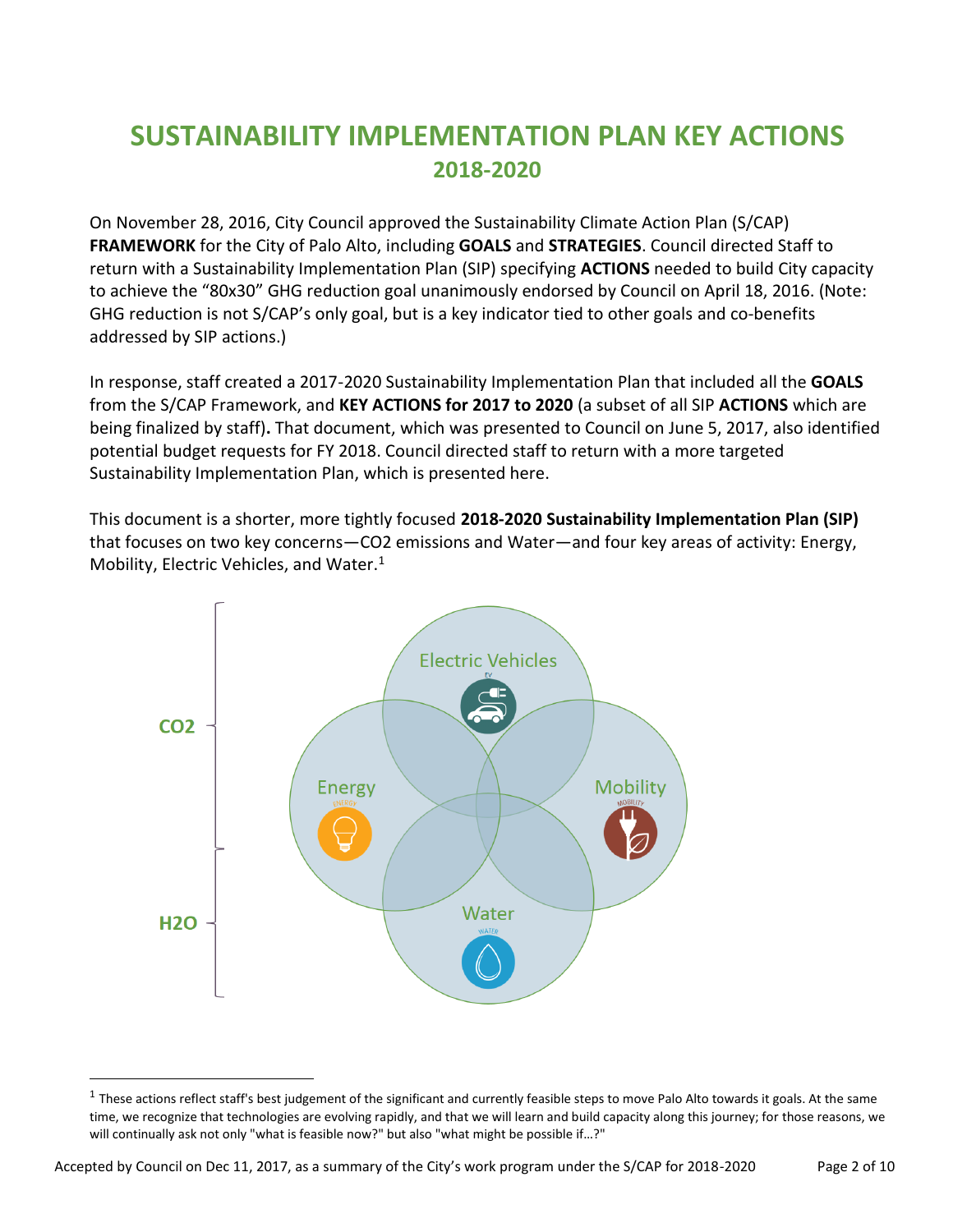Some of the Key Actions can be readily implemented at a staff level; some will require review and approval by Council; and some may require environmental review, including under the California Environmental Quality Act (CEQA), prior to adoption and implementation.

As this work proceeds within the 2018-2020 time-frame, Staff will revise plans as necessary, based on implementation experience—returning to Council for policy and budget approvals as needed. SIP actions and budgets will be added and amended based on evaluating progress at least every three years, beginning in 2020. The remaining S/CAP areas—Zero Waste and Circular Economy; Municipal Operations; Climate Adaption and Sea Level Rise; Regeneration and Natural Environment; Financing Strategies; and Community Behavior, Culture, and Innovation—will also be included in future plans.

Staff estimates that these Key Actions and other actions underway could enable Palo Alto to reduce GHG emissions to about 40 percent below the 1990 base year by 2020 as the SIP is implemented (depending of course on the pace of implementation), and by about 54 percent if we include the "bridging" contribution of natural gas offsets<sup>2</sup>. That will be a major step forward towards the S/CAP's 2030 Goal of 80 percent GHG reduction, which far exceeds the state of California's world-leading reduction goals of 40 percent by 2030 and 80 percent by 2050. As the rest of the country looks to California for leadership in sustainability, the City of Palo Alto will continue to lead by example.

Key Timeline Dates:

 $\overline{a}$ 

- $\triangleright$  January 2016 Community Climate Summit
- $\triangleright$  April 2016 SCAP to Council; Council adopts 80x30 goal
- $\triangleright$  July 2016 Begin development of SIP with department leaders and staff
- ➢ November 2016 Council adopts S/CAP Framework
- $\triangleright$  June 2017 SIP Key 2017-2020 Actions to Council
- ➢ Dec 2017 Revised SIP Key 2018-2020 Actions to Council
- ➢ 2018 2020 Specific 2018-2020 SIP Projects, Policies, and/or Budget items requiring additional resources and/or CEQA review to Council.
- ➢ 2020 Update the Draft S/CAP and bring forward a complete S/CAP to Council for adoption, with an update in 2025 including further key actions at that time.
- ➢ 2030 Achieve S/CAP Goals including 80% GHG Reduction

 $<sup>2</sup>$  Based on 1) SCAP projections (for which we are behind schedule) and 2) Carbon Neutral Natural Gas. Staff estimates that</sup> Carbon Neutral Natural Gas will result in an additional 18% reduction in GHG emissions.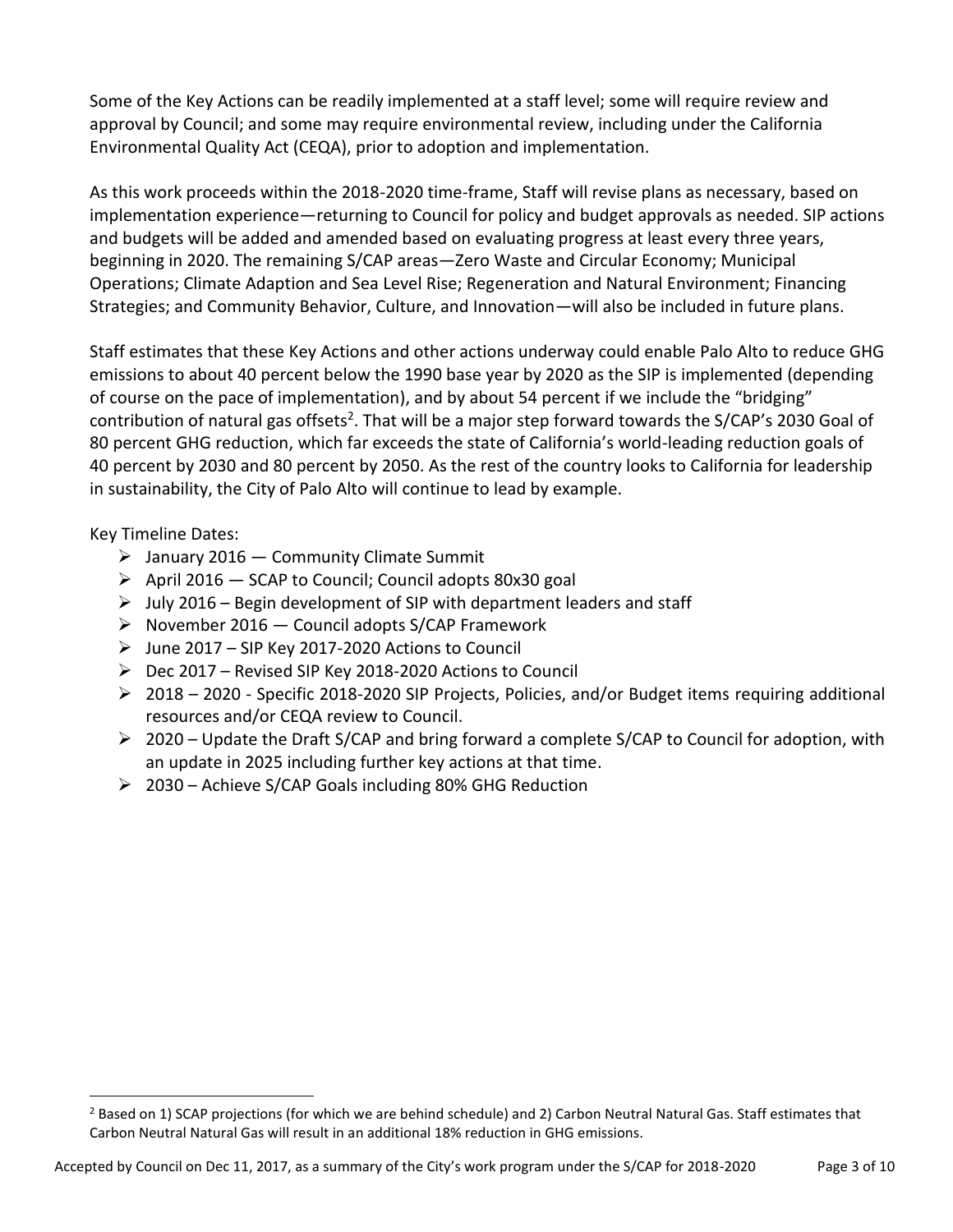

## **80x30 GHG Reduction Budget (MT CO2e)**

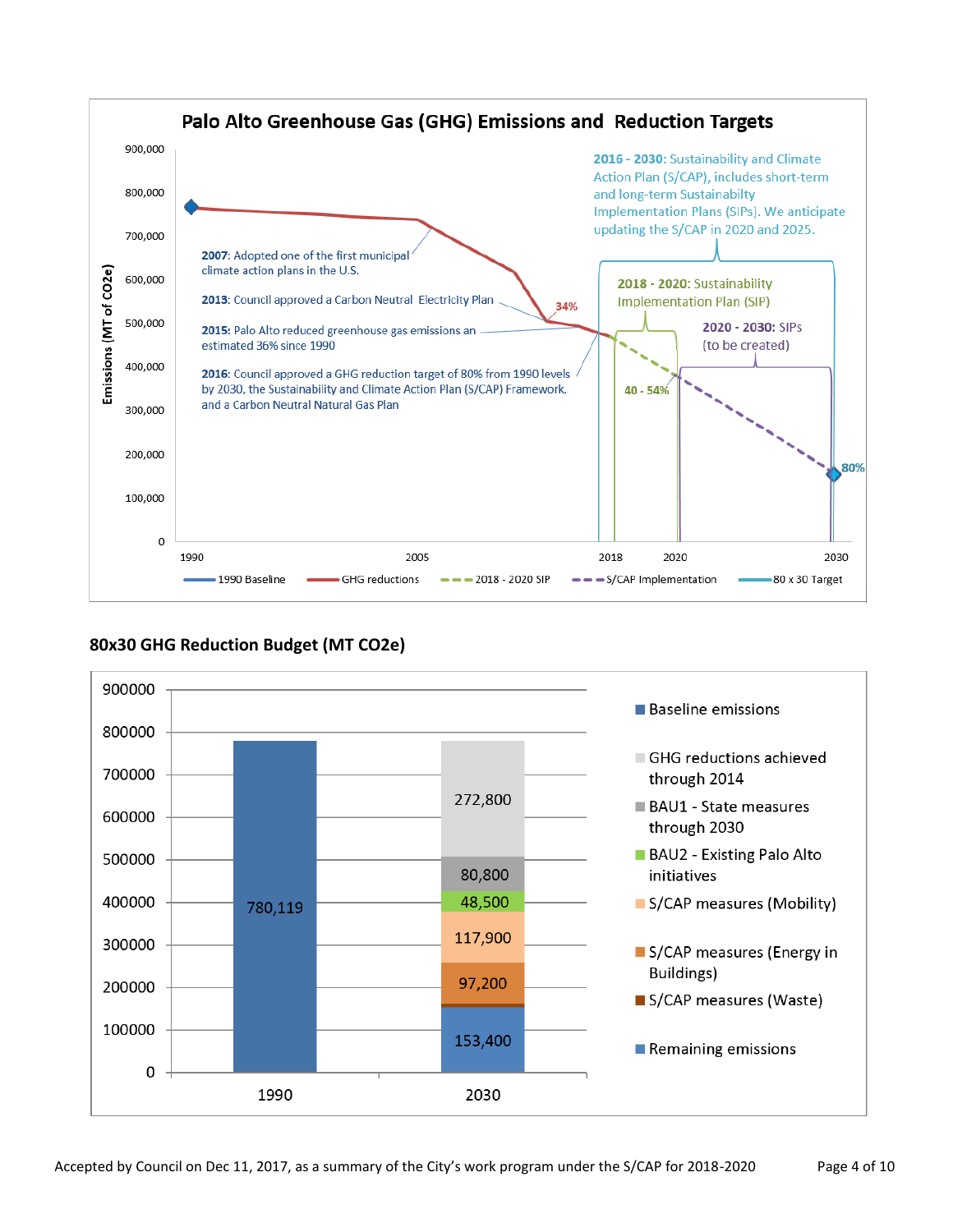# **SUSTAINABILITY AND CLIMATE ACTION PLAN: Guiding Principles, Design Principles, and Design Criteria<sup>3</sup>**

On November 28, 2016, Council approved these guiding principles, design principles and decision criteria to assist Staff in developing and refining near term strategies that support the City's long-term vision and goals. Fully anticipating that many things will change on the path to 2030, Council expects that Staff and Council will apply these Principles and Criteria in designing and selecting specific programs and policies to pursue, and in allocating public resources to support them.

The Vision Statement for the 1998 Comprehensive Plan Governance Element declares that:

"Palo Alto will maintain a positive civic image and be a leader in the regional, state, and national policy discussions affecting the community. The City will work with neighboring communities to address common concerns and pursue common interests. The public will be actively and effectively involved in City affairs, both at the Citywide and neighborhood levels."

S/CAP builds on that vision with these principles as a basis for effective and sustainable decision-making:

| <b>Guiding Principles</b>                          | <b>Design Principles</b>                                |
|----------------------------------------------------|---------------------------------------------------------|
| Consider "sustainability" in its broadest          | Focus on what's feasible-recognizing that technology    |
| $\bullet$                                          | $\bullet$                                               |
| dimensions, including quality of life, the natural | and costs are shifting rapidly.                         |
| environment and resilience, not just climate       | Prioritize actions that are in the City's control -     |
| change and GHG emissions reductions.               | recognizing that we can urge others to join us, but     |
| Address the sustainability issues most important   | leading by example is most effective                    |
| to the community and select most cost-effective    | Be specific about the actions and costs to achieve      |
| programs and policies-recognizing that this will   | near-term goals, while accepting that longer-term       |
| entail moral and political, as well as economic,   | goals can be more aspirational                          |
| decision factors.                                  | • Use ambient resources: Maximize the efficient capture |
| Seek to improve quality of life as well as         | and use of the energy and water that fall on Palo Alto. |
| environmental quality, economic health and         | Full cost accounting: Use total (life cycle) cost of    |
| social equity.                                     | ownership and consideration of externalities to guide   |
| Foster a prosperous, robust and inclusive          | financial decisions, while focusing on emission         |
| economy.                                           | reductions that achievable at a point in time (i.e. not |
| Build resilience-both physical and cultural-       | on life cycle emissions).                               |
| throughout the community.                          | Align incentives: Ensure that subsidies, if any, and    |
| Include diverse perspectives from all community    | other investment of public resources encourage what     |
| stakeholders, residents, and businesses.           | we want and discourage what we don't want.              |
| Recognize Palo Alto's role as a leader and         | Flexible platforms: Take practical near-term steps that |
| linkages with regional, national and global        | expand rather than restrict capacity for future actions |
| community.                                         | and pivots.                                             |
| <b>Decision Criteria</b>                           | • Return on investment (ROI)                            |
| Greenhouse gas impact                              | Ecosystem health                                        |
| Quality of life impact                             | Resilience                                              |
| Mitigation cost                                    | Impact on future generations                            |

<sup>&</sup>lt;sup>3</sup> From the S/CAP Framework, approved by Council Nov 2016

 $\overline{a}$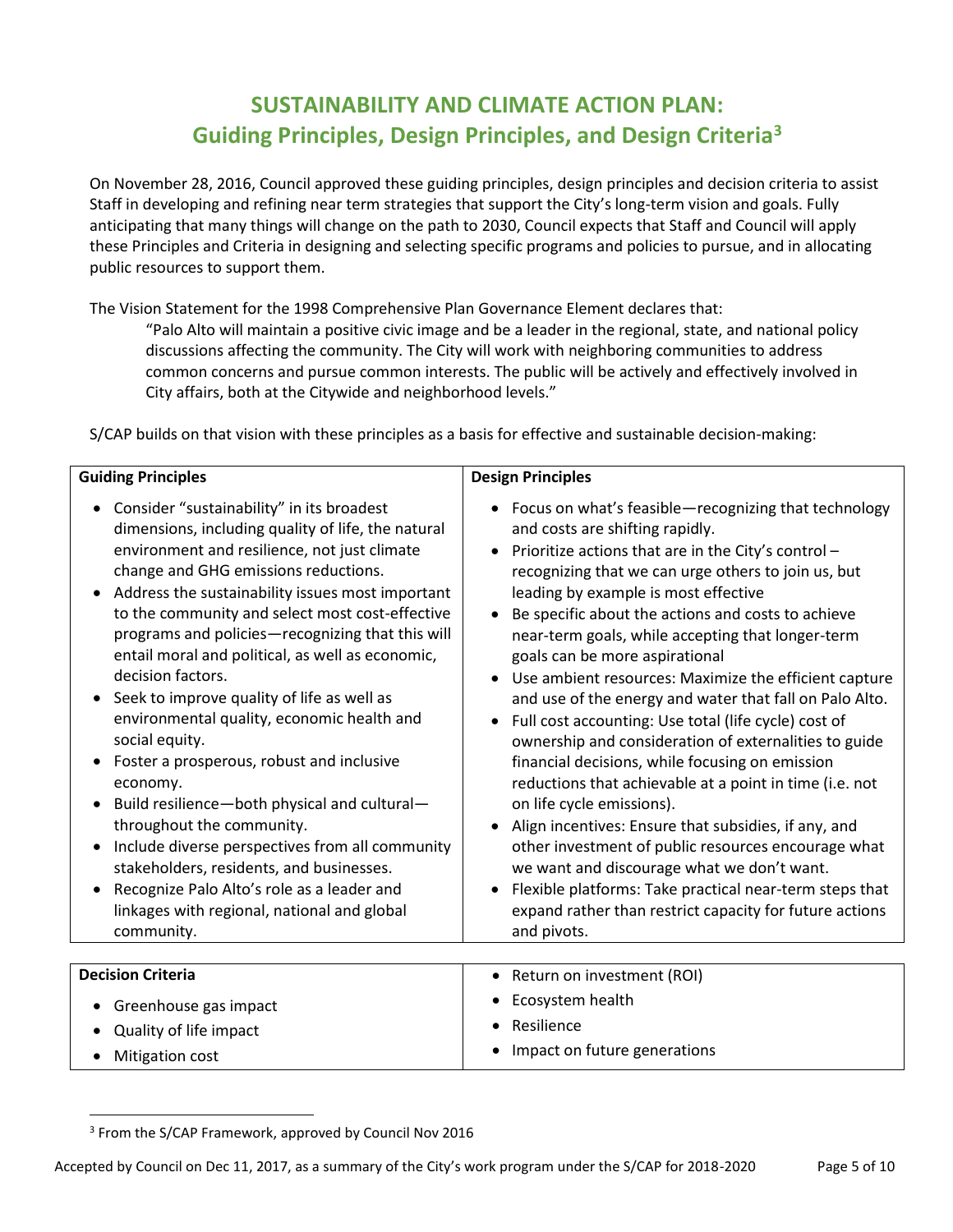# **SUSTAINABILITY IMPLEMENTATION PLAN 2018—2020 GOALS**

#### ENERGY **ENERGY**

- Drive building efficiency and electrification
- Mitigate the impacts of natural gas use



### **MOBILITY**

- Reduce SOV travel
- Make it more convenient not to drive



**WATER** 

#### **ELECTRIC VEHICLES**

- Accelerate EV penetration for both PA & inbound vehicles
- Make "Going EV" more convenient and economical than using fossil fueled vehicles

#### **WATER**

- Reduce inefficient water consumption
- Ensure an adequate water supply from sustainable sources
- Protect canopy, creeks, groundwater and the bay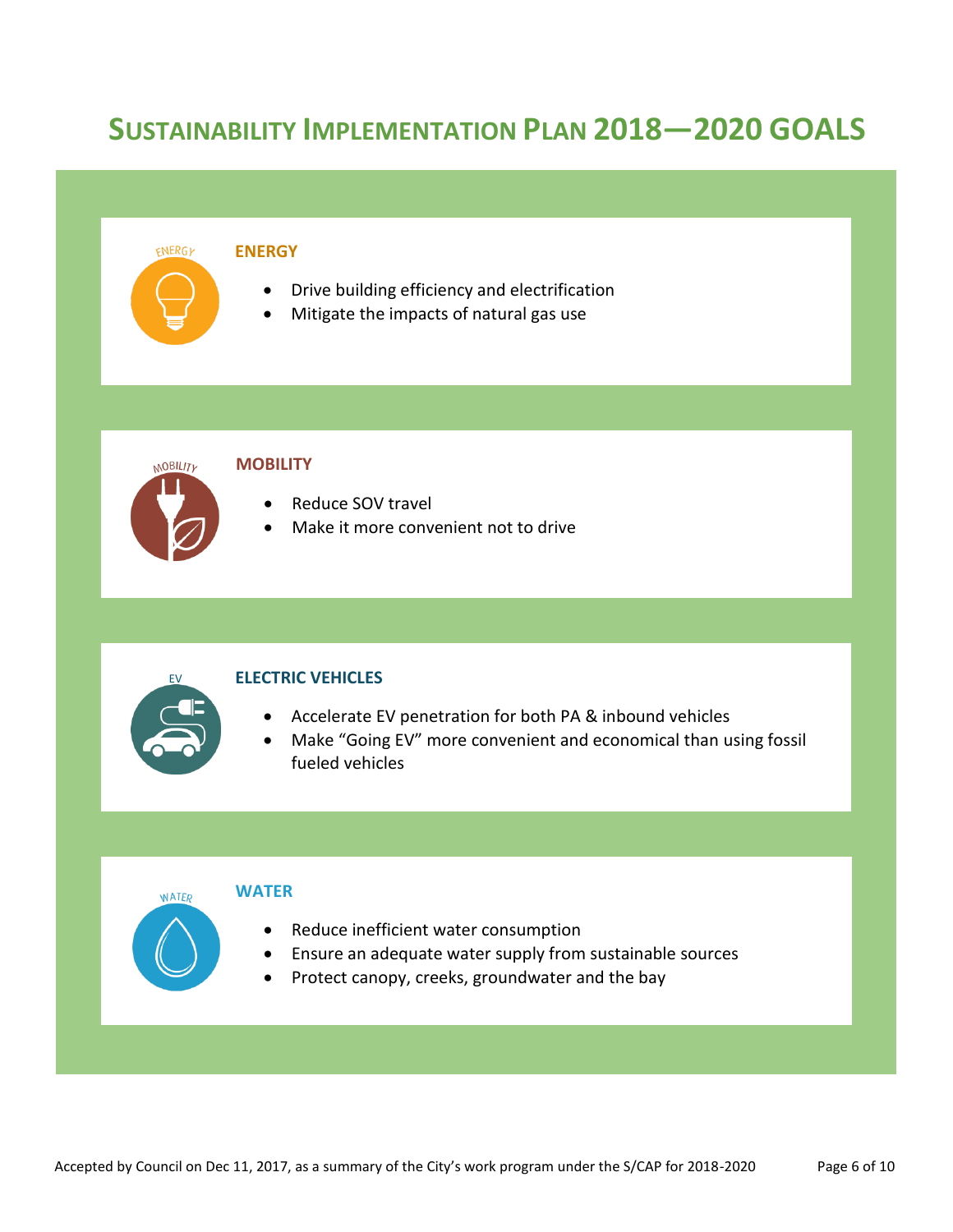# **ENERGY**

Efficiency, renewables and electrification are key to Palo Alto's—and California's—low carbon energy strategy, but pace of implementation will depend on technology evolution and cost-effectiveness as well as market acceptance. Electrification—and encouraging existing buildings to upgrade to modern energy efficiency levels —may pose significant strategic and operating challenges for the City of Palo Alto Utilities (CPAU). (Lead departments: Utilities, Development Services)



### **GOALS**

- Drive building efficiency and electrification through voluntary and mandatory programs
- $\bullet$  Mitigate the impacts of natural gas use through carbon offsets (in the short term) and electrification (in the mid-to long-term)

### **STRATEGIC MOVES**

- $\Box$  Identify utility projects needed to support S/CAP decarbonization goals through utility planning processes such as the Utilities Strategic Plan, Smart Grid Implementation Plan, Distributed Energy Resources Plan, distribution planning processes and Electric Integrated Resources Plan.
- **D** Develop a ZNE Roadmap and benchmarking energy study to identify opportunities to increase efficiency of new and existing building stock from construction through operation.

### **KEY ACTIONS**

- **EGY1** Continue to purchase carbon offsets to match natural gas emissions as a transitional measure. Evaluate potential local offset purchases. (UTL, PW, S)
- **EGY2** Achieve cumulative energy efficiency savings of 2-5% by 2020 through voluntary and mandatory energy efficiency measures in buildings. (UTL, DS)
- **EGY3** Encourage voluntary electrification (and mandates as appropriate) of natural gas appliances through actions such as pilot programs, process streamlining, evaluating barriers (rates/fees, financing), and contractor/supplier engagement. (UTL, DS)
- **EGY4** Complete construction of a replacement facility for sludge incinerators, the City facility with the largest energy use (PW)
- **EGY5** Develop programs that will result in even greater efficiency savings and decarbonization from 2020 to 2030. Potential evaluations include higher efficiency standards for new and existing buildings. (DS, UTL)
- **EGY6** Develop building benchmarking requirements, and commissioning / retro-commissioning programs to ensure efficient post-occupancy building operation (DS, UTL)

## **KPIs: Building Energy Efficiency. Electrification percentage.**



Emissions from natural gas use represent ~25% of Palo Alto's remaining carbon footprint. The decreasing emissions of California and Palo Alto's energy supply due to renewable energy opens the opportunity to reduce natural gas use through electrification in addition to continued efficiency measures. Palo Alto will first seek to reduce natural gas usage through energy efficiency and conservation, followed by electrification of water heating, space heating, clothes drying and cooking where practical and cost effective.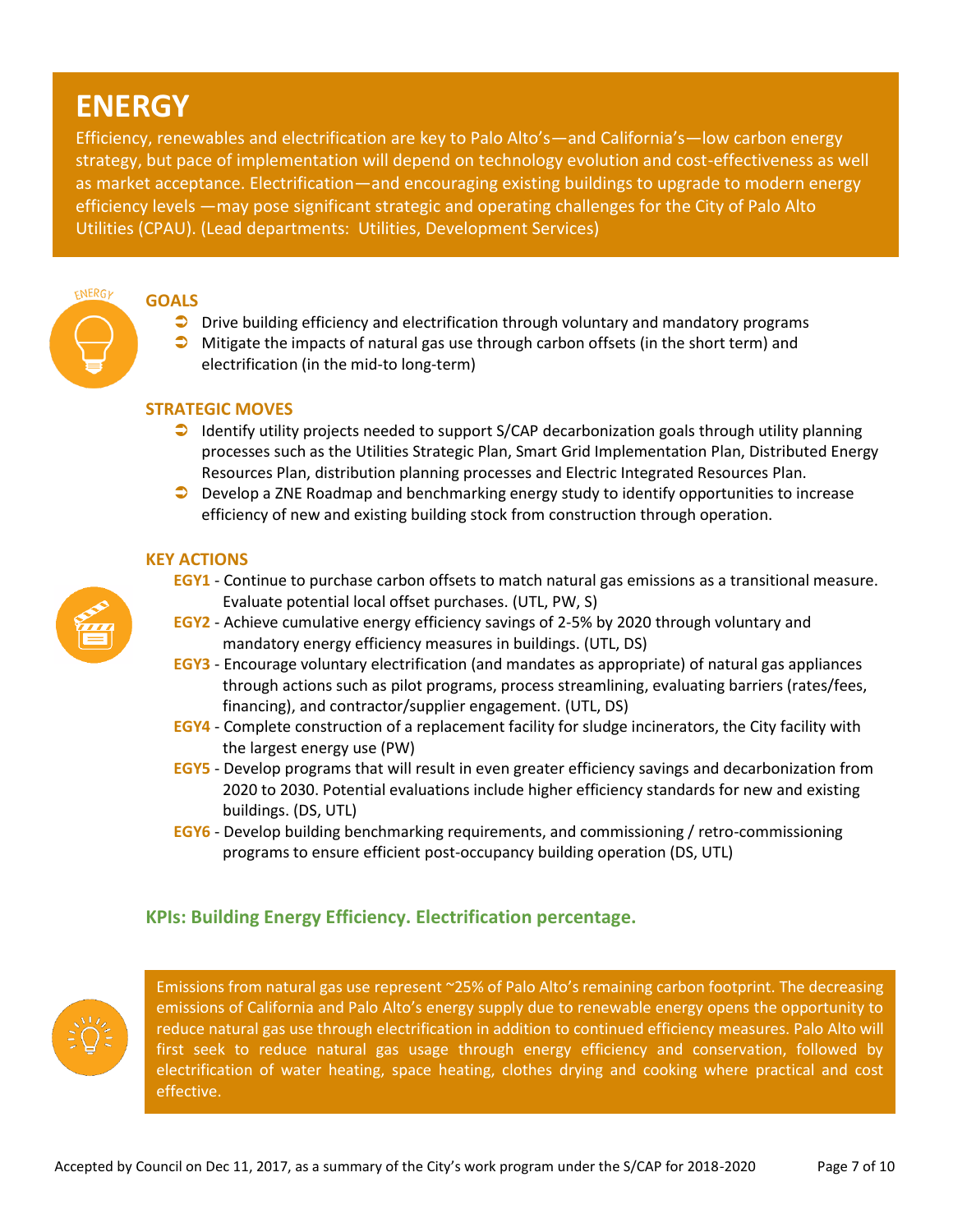# **MOBILITY**

Road transportation represents about two-thirds of Palo Alto's existing carbon footprint – and a congestion headache. GHG's are a function of two factors: Vehicle Miles Traveled (VMT), addressed here, and the carbon intensity (GHG/VMT), addressed in the next section. Reducing GHG/VMT is largely driven by Federal Standards, state policy and vehicle offerings (including fuel efficiency and EVs). However, VMT and EV adoption can be influenced by local programs. (Lead departments: Transportation, Sustainability)



# **GOALS**

- Reduce Single Occupancy Vehicle (SOV) travel
- $\bullet$  Make it more convenient not to drive

# **STRATEGIC MOVES**

- $\supset$  Implement solutions and incentives to reduce SOV travel (T)
- Advocate for regional transportation solutions that reduce emissions and congestion (S)

### **KEY ACTIONS**

- **MOB1** Fund the TMA with the goal of reducing SOV commute-trips downtown by 30% (T)
- **MOB2** Ensure that Palo Alto's transportation policies and investments support integrated mobility services (S)
- **MOB3** Develop "commuter wallet" mobility app(s) to make it easier for people to use and pay for transit, rideshare, bike share, and mobility services, and take other steps to ensure supportive infrastructure and services (S)
- **MOB4** Increase bicycle boulevard mileage by 13.1 miles, and redesign streets to support active and non-SOV modes of travel (T)
- **MOB5** Explore parking management strategies, including dynamic pricing, to support transportation and sustainability goals and better align the cost of commuting by car with the cost of commuting by transit (T)
- **MOB6** Explore options for aligning City fleet management with the "three revolutions" of electric, shared and connected; evaluate using City vehicles as "ride share" vehicles and/or contracting with a 3rd party for pool management (S, PW)
- **MOB7** Explore housing strategies (such as transit oriented development, trip caps, parking maximums and unbundling parking) that reduce auto trips (T)
- **MOB8** Explore re-establishing and expanding access to citywide bike share program, integrated with regional transit, perhaps in collaboration with neighboring cities (T)
- **MOB9** Advocate for policies that enable provision of universal transit passes to residents in transit served areas (T)
- **MOB10** Explore providing flexible/responsive first-and-last-mile solutions (T)

# **KPIs: Single Occupancy Vehicle (SOV) commute mode share. Transit ridership. Commute Benefits participation.**



The mobility marketplace is changing rapidly: Lyft and Uber are growing in significance; Autonomous Vehicles are on the way; and, land use and mobility interact in substantial and complex ways.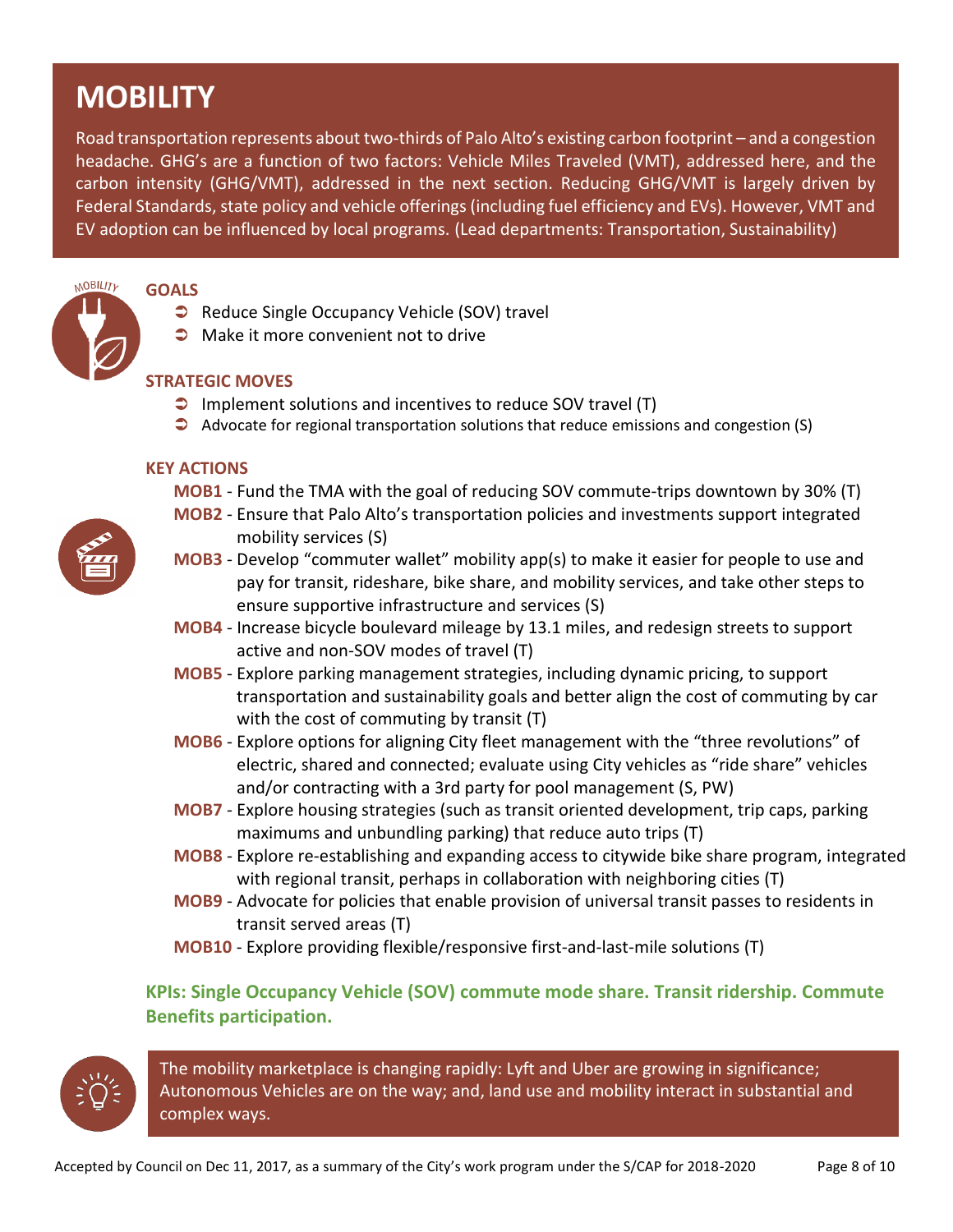# **ELECTRIC VEHICLES**

Powering transportation through Zero Emission Vehicles (ZEV) as opposed to fossil fuel powered Internal Combustion Engine (ICE) vehicles can significantly reduce GHGs and reduce climate pollution. The electric vehicle landscape is evolving rapidly as less expensive and longer ranged vehicles come on line. Because the largest portion of Palo Alto's GHG emissions are from road transportation, Palo Alto is actively encouraging its residents and non-resident commuters to adopt ZEVs to help reduce its carbon footprintthrough policies, incentives and provision of EV charging infrastructure. (Lead departments: Sustainability, Utilities, Public Works)



### **GOALS**

- Accelerate EV penetration for both PA-based & inbound vehicles
- $\supset$  Make "Going EV" more convenient and economical than using fossil fueled vehicles

### **STRATEGIC MOVES**

- $\supset$  Build out public and private infrastructure to support rising EV penetration, including anticipated local ownership of 4-6,000 EVs by 2020 (UTL, PW, DS, S)
- $\supset$  Evaluate incentives, outreach, policies, and financing options to stimulate charging infrastructure and EV ownership/use (UTL, DS)



# **KEY ACTIONS**

- **EV1** Publicize streamlined permitting and CPAU-funded transformer upgrades (DS, UTL)
- **EV2** Consider requiring EV Readiness and charger installation in existing buildings (DS)
- **EV3** Evaluate programs to expand EV charger deployment on private property, including rebates and financing options (e.g. on-bill financing, etc.) (UTL, S)
- **EV4** Develop a plan for expanding EV charging infrastructure in the public right-of-way and on publicly-owned property. (PW, DS, UTL, S)
- **EV5** Expand EV deployment in City fleet (PW, S)
- **EV6** Support regional EV group-buy programs (UTL)
- **EV7** Build public awareness of EV options through communications, RideAndDrive events, etc. (UTL, DS)

## **KPIs: GHG emissions. EV penetration.**



 $\overline{a}$ 

4 Palo Alto has one of the highest EV ownership rates in the country - estimated by staff at 3-4% of registered vehicles. In 2016 Palo Alto surpassed Saratoga, Los Altos, and Los Gatos to become the #1 city in California by percentage of new vehicles that are electric. Following a 5% decline in sales from 2014 to 2015, U.S. EV sales jumped by 37% in 2016<sup>4</sup> and "range anxiety" is softening as 200-300 mile range EVs hit the market.

<sup>4</sup> Rapier, Robert. "[U.S. Electric Vehicle Sales Soared In 2016](https://www.forbes.com/sites/rrapier/2017/02/05/u-s-electric-vehicle-sales-soared-in-2016/#2bf51c3a217f)". Forbes, 5 February 2017.